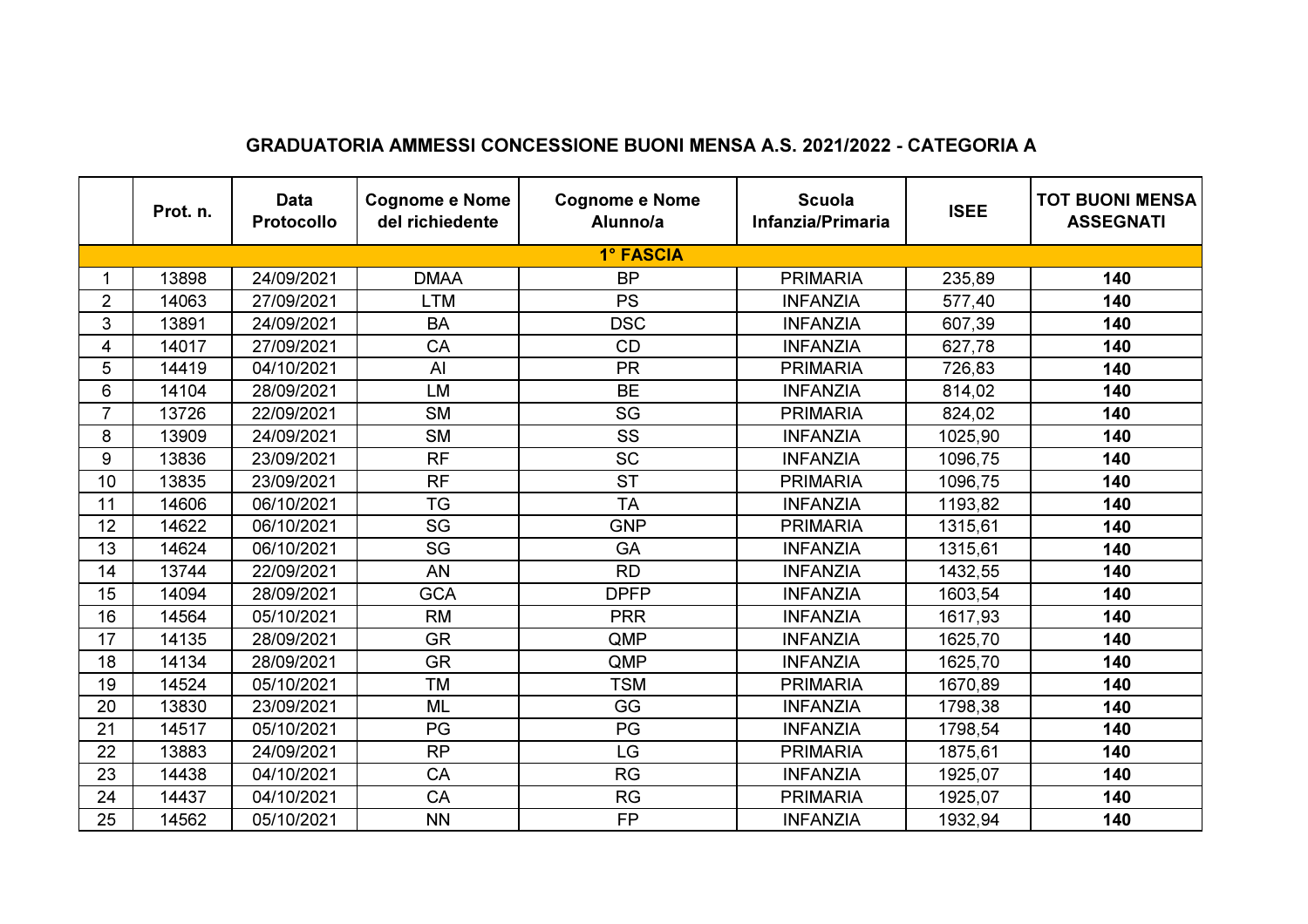| 2° FASCIA        |       |            |            |             |                 |         |                 |  |
|------------------|-------|------------|------------|-------------|-----------------|---------|-----------------|--|
| 26               | 14552 | 05/10/2021 | <b>DAG</b> | <b>DAF</b>  | <b>PRIMARIA</b> | 2186,32 | 105             |  |
| 27               | 14100 | 28/09/2021 | <b>SMF</b> | <b>TG</b>   | <b>INFANZIA</b> | 2288,89 | 105             |  |
| 28               | 14424 | 04/10/2021 | <b>BAP</b> | IM          | <b>INFANZIA</b> | 2382,83 | 105             |  |
| 29               | 13977 | 27/09/2021 | IM         | IG          | <b>INFANZIA</b> | 2424,60 | 105             |  |
| 30               | 14515 | 05/10/2021 | <b>BA</b>  | <b>BF</b>   | <b>INFANZIA</b> | 2567,60 | 105             |  |
| 31               | 14003 | 27/09/2021 | <b>GM</b>  | <b>GM</b>   | <b>PRIMARIA</b> | 2568,49 | 105             |  |
| 32               | 14128 | 28/09/2021 | <b>RA</b>  | <b>CM</b>   | <b>INFANZIA</b> | 2721,57 | 105             |  |
| 33               | 13998 | 27/09/2021 | <b>MG</b>  | <b>GF</b>   | <b>PRIMARIA</b> | 2937,92 | 105             |  |
| 34               | 13998 | 27/09/2021 | <b>MG</b>  | GA          | <b>INFANZIA</b> | 2937,92 | 105             |  |
| 35               | 14131 | 28/09/2021 | <b>DBC</b> | <b>DAC</b>  | <b>INFANZIA</b> | 2967,06 | 105             |  |
| 36               | 14058 | 27/09/2021 | GV         | <b>SF</b>   | <b>PRIMARIA</b> | 3014,63 | 105             |  |
| 37               | 14604 | 06/10/2021 | QBP        | QG          | <b>INFANZIA</b> | 3035,38 | 105             |  |
| 38               | 14604 | 06/10/2021 | QBP        | QN          | <b>INFANZIA</b> | 3035,38 | 105             |  |
| 39               | 13893 | 24/09/2021 | CA         | <b>SA</b>   | <b>PRIMARIA</b> | 3055,72 | 105             |  |
| 40               | 14519 | 05/10/2021 | <b>TA</b>  | <b>GMP</b>  | <b>INFANZIA</b> | 3179,34 | 105             |  |
| 41               | 14520 | 05/10/2021 | <b>RG</b>  | <b>PF</b>   | <b>INFANZIA</b> | 3202,59 | 105             |  |
| 42               | 14627 | 06/10/2021 | <b>VA</b>  | <b>DFP</b>  | <b>INFANZIA</b> | 3214,54 | 105             |  |
| 43               | 13995 | 27/09/2021 | QAN        | <b>CM</b>   | <b>INFANZIA</b> | 3241,57 | 105             |  |
| 44               | 13749 | 22/09/2021 | <b>PMP</b> | <b>FP</b>   | <b>INFANZIA</b> | 3277,48 | 105             |  |
| 45               | 14415 | 04/10/2021 | <b>BM</b>  | <b>TG</b>   | <b>PRIMARIA</b> | 3539,69 | 105             |  |
| 46               | 14414 | 04/10/2021 | <b>BM</b>  | <b>TG</b>   | <b>INFANZIA</b> | 3539,69 | 105             |  |
| 47               | 14659 | 06/10/2021 | <b>DLI</b> | <b>DH</b>   | <b>PRIMARIA</b> | 3542,82 | 105             |  |
| 48               | 14382 | 02/10/2021 | <b>GM</b>  | <b>GM</b>   | <b>INFANZIA</b> | 3687,32 | 105             |  |
| 49               | 14647 | 06/10/2021 | PA         | <b>SKP</b>  | <b>PRIMARIA</b> | 3688,52 | 105             |  |
| 50               | 14422 | 04/10/2021 | <b>NG</b>  | <b>NAIP</b> | <b>INFANZIA</b> | 3815,23 | 105             |  |
| 51               | 14013 | 27/09/2021 | CC         | <b>ND</b>   | <b>INFANZIA</b> | 3816,73 | 105             |  |
| 52               | 14427 | 04/10/2021 | CM         | <b>OA</b>   | <b>INFANZIA</b> | 3852,26 | 105             |  |
| <b>3° FASCIA</b> |       |            |            |             |                 |         |                 |  |
| 53               | 14118 | 28/09/2021 | <b>SL</b>  | <b>SA</b>   | <b>INFANZIA</b> | 4050,37 | 70              |  |
| 54               | 14005 | 27/09/2021 | <b>RL</b>  | <b>RGI</b>  | <b>INFANZIA</b> | 4080,57 | 70              |  |
| 55               | 14004 | 27/09/2021 | RL         | <b>RA</b>   | <b>PRIMARIA</b> | 4080,57 | $\overline{70}$ |  |
| 56               | 13742 | 22/09/2021 | <b>NI</b>  | <b>BP</b>   | <b>INFANZIA</b> | 4112,12 | 70              |  |